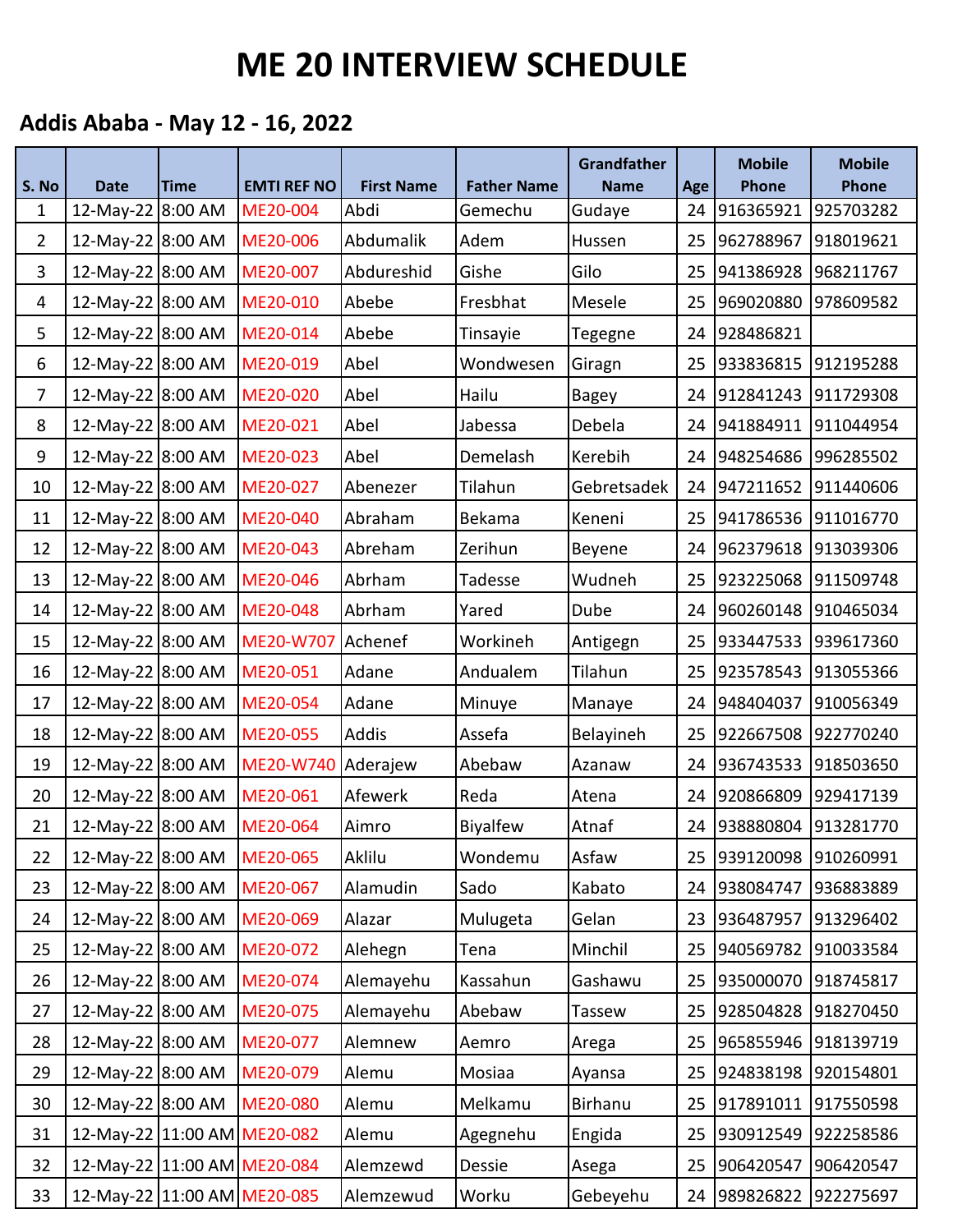| S. No | <b>Date</b>                 | <b>Time</b> | <b>EMTI REF NO</b> | <b>First Name</b> | <b>Father Name</b>    | <b>Grandfather</b><br><b>Name</b> | Age | <b>Mobile</b><br><b>Phone</b> | <b>Mobile</b><br>Phone |
|-------|-----------------------------|-------------|--------------------|-------------------|-----------------------|-----------------------------------|-----|-------------------------------|------------------------|
| 34    | 12-May-22 11:00 AM ME20-086 |             |                    | Alene             | Gashu                 | Limenihe                          | 25  | 925988074                     | 920273266              |
| 35    | 12-May-22 11:00 AM ME20-091 |             |                    | Amanuel           | Daba                  | Dube                              | 25  | 920954231                     | 917095214              |
| 36    | 12-May-22 11:00 AM ME20-093 |             |                    | Amanuel           | <b>Belay</b>          | Takele                            | 25  | 921117100                     | 921209393              |
| 37    | 12-May-22 11:00 AM ME20-094 |             |                    | Amanuel           | Melaku                | Alem                              | 23  | 920248078                     | 918728808              |
| 38    | 12-May-22 11:00 AM ME20-099 |             |                    | Amare             | Mulusew               | Workie                            | 24  | 942037552                     | 911460999              |
| 39    | 12-May-22 11:00 AM ME20-100 |             |                    | Amir              | Mohammed              | Sirag                             | 24  | 938281282                     | 918724938              |
| 40    | 12-May-22 11:00 AM ME20-101 |             |                    | Ammanuel          | Shiferaw              | Shanka                            | 23  | 926397986                     | 927065740              |
| 41    | 12-May-22 11:00 AM ME20-103 |             |                    | Andargie          | Yifru                 | Mehari                            | 25  | 985250625                     | 900104854              |
| 42    | 12-May-22 11:00 AM ME20-106 |             |                    | Anduamkla         | Tegenaw               | Misganaw                          | 23  | 930869239                     | 918160050              |
| 43    | 12-May-22 11:00 AM ME20-107 |             |                    | Anduamlak         | Yaktal                | Manaye                            | 23  | 912743277                     | 913143399              |
| 44    | 12-May-22 11:00 AM ME20-109 |             |                    | Animaw            | Dessie                | Tenaw                             | 25  | 947059525                     | 963802108              |
| 45    | 12-May-22 11:00 AM ME20-113 |             |                    | Armiyas           | Getachew              | Eshetu                            | 25  | 987389346                     | 975364067              |
| 46    | 12-May-22 11:00 AM ME20-119 |             |                    | Asnake            | Abera                 | Abate                             | 24  | 953770505                     | 916551940              |
| 47    | 12-May-22 11:00 AM ME20-120 |             |                    | Asressie          | Tadesse               | Terefe                            | 24  | 948706010                     | 948037266              |
| 48    | 12-May-22 11:00 AM ME20-127 |             |                    | Ayene             | Sisay                 | Dessale                           | 24  | 919935673                     | 963694976              |
| 49    | 12-May-22 11:00 AM ME20-128 |             |                    | Ayenew            | <b>Belay</b>          | Tsebelu                           | 25  | 961232180                     | 943588315              |
| 50    | 12-May-22 11:00 AM ME20-133 |             |                    | Bedaso            | Danboba               | Sekeko                            | 25  | 930669734                     | 916146372              |
| 51    | 12-May-22 11:00 AM ME20-139 |             |                    | Belayineh         | Kindu                 | Worku                             | 25  | 943471576                     | 936749196              |
| 52    | 12-May-22 11:00 AM ME20-141 |             |                    | <b>Belete</b>     | Lingerew              | Nigatu                            | 24  | 975148952                     | 910332385              |
| 53    | 13-May-22 8:00 AM           |             | ME20-147           | <b>Bereket</b>    | Awoke                 | Assefa                            | 24  | 919477579                     | 920795229              |
| 54    | 13-May-22 8:00 AM           |             | ME20-148           | <b>Bereket</b>    | Daniel                | Jonfa                             | 24  | 941105535 913445171           |                        |
| 55    | 13-May-22 8:00 AM           |             | ME20-161           | <b>Biftu</b>      | Befekadu              | Supha                             | 23  | 943215619                     | 932455675              |
| 56    | 13-May-22 8:00 AM           |             | ME20-162           | Bihonegn          | Tefera                | Yimam                             | 25  | 919953975                     | 914679662              |
| 57    | 13-May-22 8:00 AM           |             | ME20-169           | Biniyam           | Zeleke                | Abate                             | 23  | 940870677                     | 944283642              |
| 58    | 13-May-22 8:00 AM           |             | ME20-172           | <b>Birhanu</b>    | Assaye                | Wondie                            | 24  | 948265921                     | 912110576              |
| 59    | 13-May-22 8:00 AM           |             | ME20-175           | <b>Biruk</b>      | Zewdu                 | Kebede                            | 24  | 923437663                     | 914154052              |
| 60    | 13-May-22 8:00 AM           |             | ME20-177           | <b>Biruk</b>      | Mekonnen              | Ayel                              | 24  | 960947212                     | 913264429              |
| 61    | 13-May-22 8:00 AM           |             | ME20-178           | <b>Biruk</b>      | Muleta                | Debela                            | 24  | 932176253                     | 911307473              |
| 62    | 13-May-22 8:00 AM           |             | ME20-W847          | Biruk             | Abebaw                | Getia                             | 25  | 945558991                     | 920772731              |
| 63    | 13-May-22 8:00 AM           |             | ME20-182           | <b>Bonsa</b>      | Debela                | Lemessa                           | 25  | 943812993                     | 978164233              |
| 64    | 13-May-22 8:00 AM           |             | ME20-187           | Dagim             | Destaw                | Andargie                          | 24  | 941676681                     | 918092332              |
| 65    | 13-May-22 8:00 AM           |             | ME20-189           | Dagim             | Dejene                | Kinato                            | 22  | 936488614                     | 916271627              |
| 66    | 13-May-22 8:00 AM           |             | ME20-193           | Dagmawi           | Wendwessen Gebrehiwot |                                   |     | 23 913916911 911369657        |                        |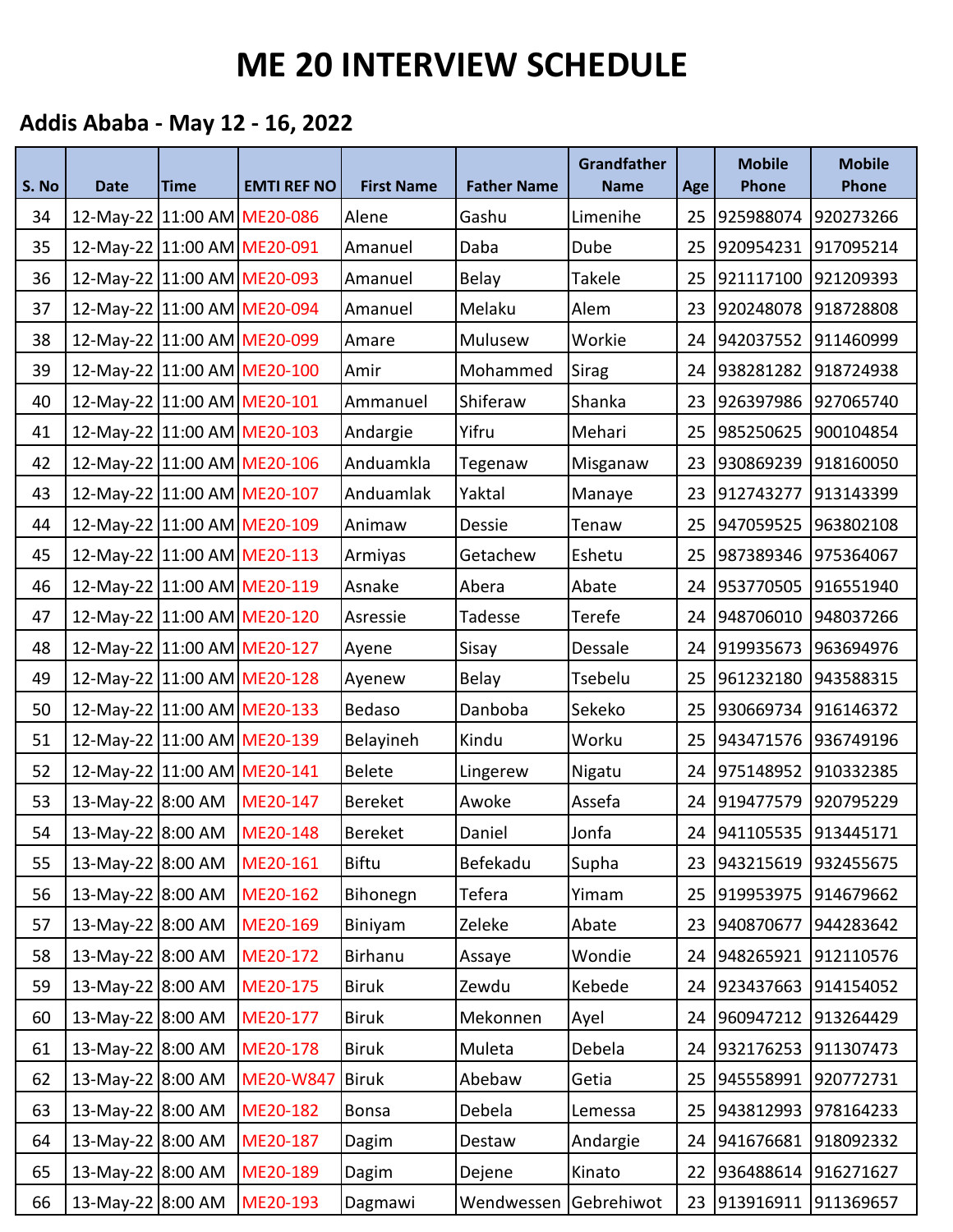| S. No | <b>Date</b>                 | <b>Time</b> | <b>EMTI REF NO</b>           | <b>First Name</b>  | <b>Father Name</b> | <b>Grandfather</b><br><b>Name</b> | Age | <b>Mobile</b><br><b>Phone</b> | <b>Mobile</b><br>Phone |
|-------|-----------------------------|-------------|------------------------------|--------------------|--------------------|-----------------------------------|-----|-------------------------------|------------------------|
| 67    | 13-May-22 8:00 AM           |             | ME20-203                     | Dari               | Safi               | <b>Bonsa</b>                      | 25  | 924393575                     | 931523357              |
| 68    | 13-May-22 8:00 AM           |             | ME20-205                     | Dawd               | Sualehh            | Esmie                             | 25  | 938254288                     | 928576036              |
| 69    | 13-May-22 8:00 AM           |             | ME20-208                     | Dawit              | Zewude             | Mitiku                            | 25  | 935077585                     | 921198588              |
| 70    | 13-May-22 8:00 AM           |             | ME20-214                     | Dawit              | Tiruneh            | Teshale                           | 24  | 929016998                     | 913381538              |
| 71    | 13-May-22 8:00 AM           |             | ME20-W746                    | Dawit              | Desalegn           | Molla                             | 25  | 909831064                     | 919341976              |
| 72    | 13-May-22 8:00 AM           |             | ME20-222                     | Degemu             | Abebe              | Hesebo                            | 24  | 943365716                     | 912172814              |
| 73    | 13-May-22 8:00 AM           |             | ME20-231                     | Dereje             | Ayalew             | Tessema                           | 25  | 968609518                     | 902341671              |
| 74    | 13-May-22 8:00 AM           |             | ME20-232                     | Dereje             | Chala              | Bedada                            | 24  | 946378034                     | 913743649              |
| 75    | 13-May-22 8:00 AM           |             | ME20-238                     | Desalegn           | Assefa             | Hailu                             | 24  | 923604621                     | 939677433              |
| 76    | 13-May-22 8:00 AM           |             | ME20-241                     | Dessie             | Biresaw            | Mengist                           | 24  | 945557664                     | 913163230              |
| 77    | 13-May-22 8:00 AM           |             | ME20-244                     | Duguma             | Birhanu            | Chemeda                           | 25  | 945726685                     | 925786728              |
| 78    | 13-May-22 8:00 AM           |             | ME20-246                     | Edmiealem          | Bisenebet          | Gebeyehu                          | 24  | 920098245                     | 913476642              |
| 79    | 13-May-22 8:00 AM           |             | ME20-247                     | Elias              | Enyew              | Kassie                            | 24  | 924395678                     | 918727658              |
| 80    | 13-May-22 8:00 AM           |             | ME20-249                     | Elias              | Kelile             | Mohammed                          | 24  | 946358108                     | 937460061              |
| 81    | 13-May-22 8:00 AM           |             | ME20-253                     | Ephrem             | Feleke             | Laloto                            | 23  | 989476234                     | 996713967              |
| 82    | 13-May-22 8:00 AM           |             | ME20-W823                    | Ermias             | Ambaw              | Hunde                             | 25  | 915888235                     | 915912642              |
| 83    | 13-May-22 11:00 AM ME20-267 |             |                              | Esttifanos         | Abiye              | Dagnaw                            | 23  | 931859983                     | 918617273              |
| 84    | 13-May-22 11:00 AM ME20-270 |             |                              | Esubalew           | Gebeyehu           | Ayalew                            | 23  | 982088194                     | 939611514              |
| 85    | 13-May-22 11:00 AM ME20-275 |             |                              | Eyob               | Aboye              | Woleha                            | 25  | 916855021                     | 946371700              |
| 86    | 13-May-22 11:00 AM ME20-276 |             |                              | Eyob               | Samuel             | Desta                             | 24  | 923576320                     | 911434908              |
| 87    | 13-May-22 11:00 AM ME20-280 |             |                              | Ezra               | Desta              | <b>Bahaga</b>                     |     | 24 937872268 913885879        |                        |
| 88    | 13-May-22 11:00 AM ME20-282 |             |                              | Fasil              | Getachew           | Mekonnnen                         | 24  | 934656397                     | 984259051              |
| 89    | 13-May-22 11:00 AM ME20-284 |             |                              | Fayisa             | Lamessa            | Robi                              | 25  | 929429760                     | 929429760              |
| 90    | 13-May-22 11:00 AM ME20-285 |             |                              | Fedasa             | Adamu              | Tegegn                            | 23  | 946378630                     | 967150655              |
| 91    | 13-May-22 11:00 AM ME20-291 |             |                              | Fikiru             | Abera              | Tegegn                            | 24  | 977689078                     | 911422006              |
| 92    | 13-May-22 11:00 AM ME20-293 |             |                              | Fikremariam        | Debas              | Abate                             | 24  | 915277564                     | 915277612              |
| 93    | 13-May-22 11:00 AM ME20-297 |             |                              | Fitalew            | Ayanaw             | Molla                             | 25  | 922553609                     | 918235629              |
| 94    |                             |             | 13-May-22 11:00 AM ME20-W727 | Fraol              | Tesfaye            | <b>Bekele</b>                     | 24  | 993396363                     | 965825049              |
| 95    | 13-May-22 11:00 AM ME20-306 |             |                              | Gebiremariam Almaw |                    | Fekadu                            | 25  | 921760131                     | 975516772              |
| 96    | 13-May-22 11:00 AM ME20-314 |             |                              | Geremew            | Worku              | Sewunet                           | 25  | 941320846                     | 923219601              |
| 97    | 13-May-22 11:00 AM ME20-321 |             |                              | Getasew            | Admasu             | Molla                             | 25  | 949985024                     | 904906087              |
| 98    | 13-May-22 11:00 AM ME20-326 |             |                              | Getu               | Urgesa             | Desisa                            | 24  | 919423288                     | 926678815              |
| 99    | 13-May-22 11:00 AM ME20-330 |             |                              | Gizachew           | Worku              | Mehadere                          |     | 25 925318501                  | 946338182              |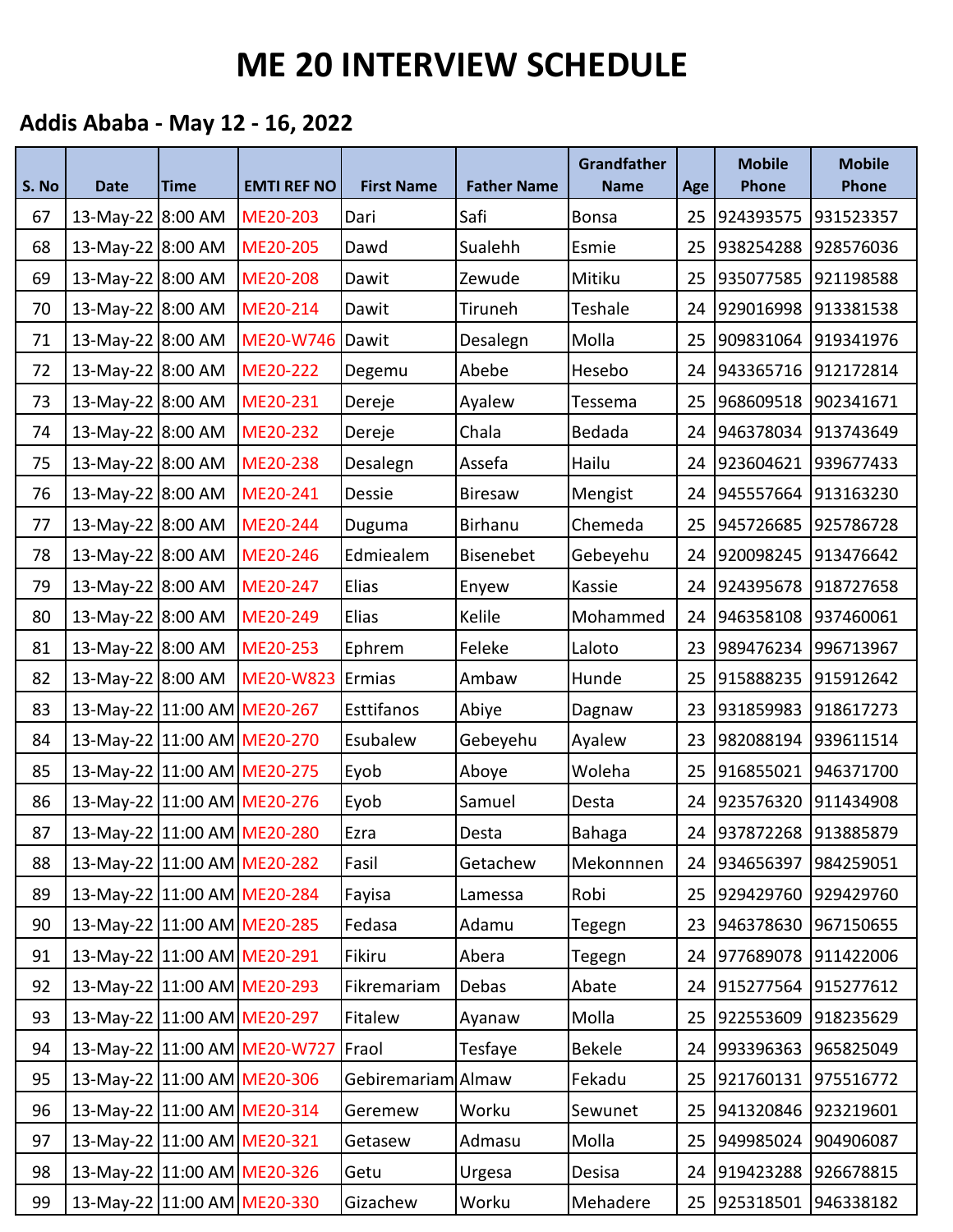| S. No | <b>Date</b>                     | <b>Time</b> | <b>EMTI REF NO</b> | <b>First Name</b> | <b>Father Name</b> | <b>Grandfather</b><br><b>Name</b> | Age | <b>Mobile</b><br>Phone | <b>Mobile</b><br>Phone |
|-------|---------------------------------|-------------|--------------------|-------------------|--------------------|-----------------------------------|-----|------------------------|------------------------|
| 100   | 13-May-22 11:00 AM ME20-334     |             |                    | Habitamu          | Tilahun            | Tasew                             | 25  | 916707011              | 919728626              |
| 101   | 13-May-22 11:00 AM ME20-336     |             |                    | Habtamu           | Tadesee            | Anshebo                           | 25  | 935498172              | 946341114              |
| 102   | 13-May-22   11:00 AM   ME20-337 |             |                    | Habtamu           | Tesema             | Adera                             | 24  | 973699170              | 912951871              |
| 103   | 13-May-22 11:00 AM ME20-338     |             |                    | Habtamu           | Goshu              | Yesgat                            | 24  | 949984917              | 918570249              |
| 104   | 13-May-22 11:00 AM ME20-348     |             |                    | Hailemeskel       | Workneh            | Gidyelew                          | 24  | 929466000              | 929881195              |
| 105   | 14-May-22 8:00 AM               |             | ME20-352           | Haileyesus        | Sitotaw            | Baze                              | 24  | 983163447              | 964147084              |
| 106   | 14-May-22 8:00 AM               |             | ME20-358           | Hayemanot         | Mulat              | Melaku                            | 25  | 935718563              | 920758969              |
| 107   | 14-May-22 8:00 AM               |             | ME20-359           | Haylemikaeal      | Gashaw             | Zewdu                             | 25  | 915858282              | 918718153              |
| 108   | 14-May-22 8:00 AM               |             | ME20-361           | Haymanot          | Amsalu             | Walelign                          | 24  | 960805545              | 918218954              |
| 109   | 14-May-22 8:00 AM               |             | ME20-364           | Henok             | Assefa             | Habte                             | 24  | 961939970              | 933187915              |
| 110   | 14-May-22 8:00 AM               |             | ME20-365           | Henok             | Tesfaye            | Deressa                           | 24  | 936704912              | 991670456              |
| 111   | 14-May-22 8:00 AM               |             | ME20-371           | Idossa            | Megersa            | Urgessa                           | 24  | 965025160              | 912451750              |
| 112   | 14-May-22 8:00 AM               |             | ME20-377           | Kamirayu          | Girma              | Taffa                             | 25  | 913853814              | 911840586              |
| 113   | 14-May-22 8:00 AM               |             | ME20-380           | Kbrom             | Desta              | Hadera                            | 23  | 917423910              | 911797224              |
| 114   | 14-May-22 8:00 AM               |             | ME20-381           | Kedir             | Edeo               | Defi                              | 24  | 967482657              | 964305146              |
| 115   | 14-May-22 8:00 AM               |             | ME20-382           | Kedir             | Gobeze             | Abebe                             | 24  | 970543794              | 917455756              |
| 116   | 14-May-22 8:00 AM               |             | ME20-387           | Kibrewosen        | Astatkie           | Debebe                            | 24  | 914355373              | 914062110              |
| 117   | 14-May-22 8:00 AM               |             | ME20-391           | Kinde             | Gebremedhin Ayele  |                                   | 25  | 917006530              | 923086541              |
| 118   | 14-May-22 8:00 AM               |             | ME20-392           | Kindu             | Muna               | Gebremedihn                       | 25  | 932783185              | 935700635              |
| 119   | 14-May-22 8:00 AM               |             | ME20-393           | Kirubel           | Abera              | Sorsa                             | 24  | 941056892              | 926538880              |
| 120   | 14-May-22 8:00 AM               |             | ME20-395           | Lamesgen          | Wudu               | Menegstea                         | 24  | 967725604 920512646    |                        |
| 121   | 14-May-22 8:00 AM               |             | ME20-399           | Lema              | Girma              | Ararsa                            | 24  | 925690352              | 913281976              |
| 122   | 14-May-22 8:00 AM               |             | ME20-402           | Leul              | Berhanu            | Marde                             | 25  | 921645415              | 925116066              |
| 123   | 14-May-22 8:00 AM               |             | ME20-403           | Lewi              | Sebsibe            | Hitit                             | 25  | 932265793              | 920237612              |
| 124   | 14-May-22 8:00 AM               |             | ME20-414           | Matewos           | Gelana             | <b>Bayera</b>                     | 25  | 939309084              | 910385776              |
| 125   | 14-May-22 8:00 AM               |             | ME20-415           | Mebit             | Fiseha             | Agazh                             | 25  | 927387413              | 920478887              |
| 126   | 14-May-22 8:00 AM               |             | ME20-421           | Mekonnen          | Kassahun           | Yismaw                            | 24  | 962899061              | 932224576              |
| 127   | 14-May-22 8:00 AM               |             | ME20-423           | Mekuriaw          | Zegeye             | Kassa                             | 25  | 928495434              | 939627763              |
| 128   | 14-May-22 8:00 AM               |             | ME20-W849          | Melaku            | Sileshi            | Agazy                             | 24  | 910777206              | 913957963              |
| 129   | 14-May-22 8:00 AM               |             | ME20-428           | Melkamu           | Mayet              | Animut                            | 24  | 912448588              | 960827786              |
| 130   | 14-May-22 8:00 AM               |             | ME20-435           | Merdokiyos        | Amare              | Ante                              | 25  | 900147588              | 921922203              |
| 131   | 14-May-22 8:00 AM               |             | ME20-437           | Mersha            | Negese             | Mekuria                           | 25  | 937116028              | 962484170              |
| 132   | 14-May-22 8:00 AM               |             | ME20-439           | Meseret           | Girmay             | Alemayehu                         |     | 23 945140551           | 914326444              |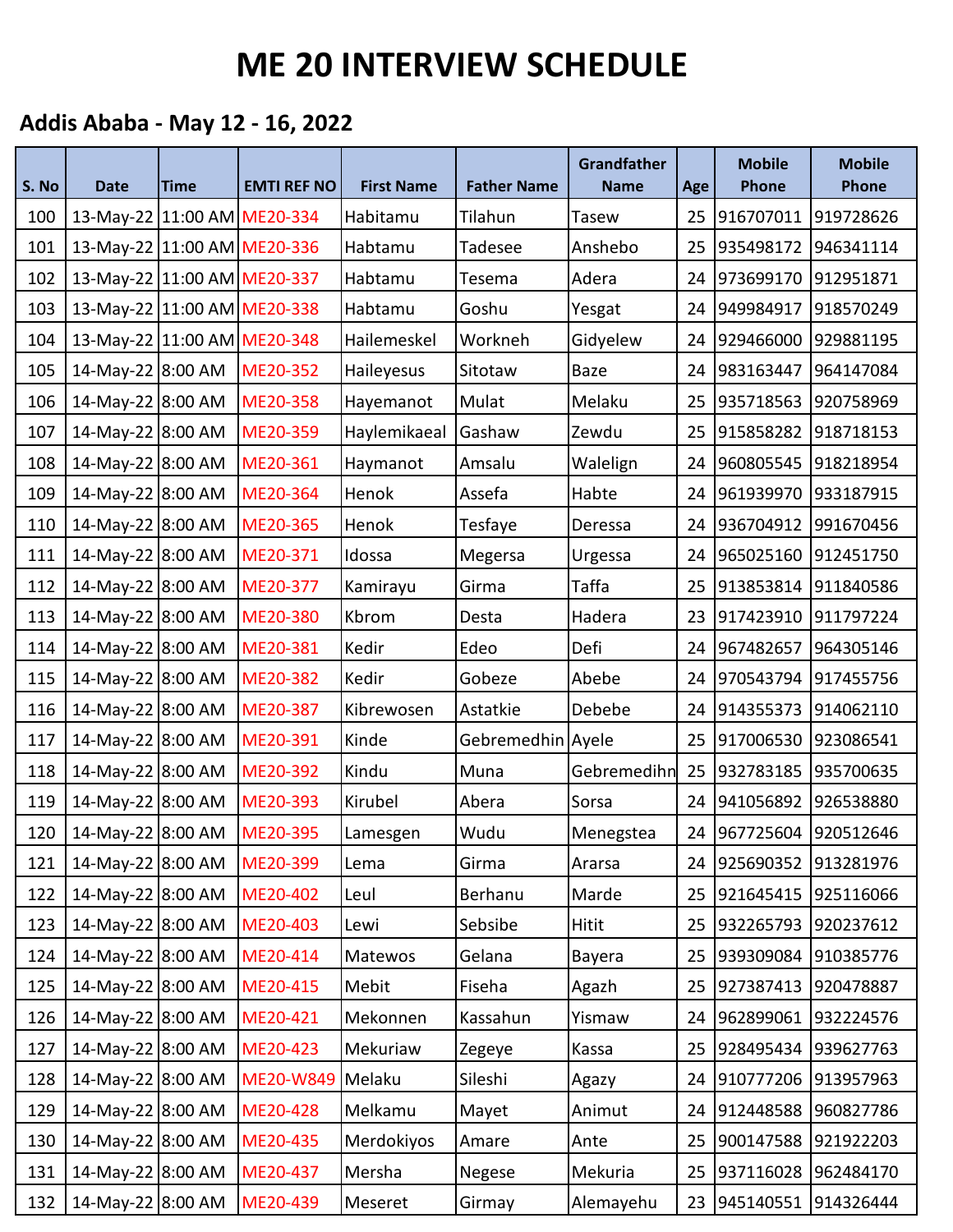| S. No | <b>Date</b>                 | <b>Time</b> | <b>EMTI REF NO</b>           | <b>First Name</b> | <b>Father Name</b>         | <b>Grandfather</b><br><b>Name</b> | Age | <b>Mobile</b><br>Phone | <b>Mobile</b><br>Phone |
|-------|-----------------------------|-------------|------------------------------|-------------------|----------------------------|-----------------------------------|-----|------------------------|------------------------|
| 133   | 14-May-22 8:00 AM           |             | ME20-448                     | Mihretu           | Assefa                     | Sintayehu                         | 25  | 929390778              | 911749486              |
| 134   | 14-May-22 8:00 AM           |             | ME20-449                     | Mihretu           | Zewudie                    | Demissie                          | 25  | 962907294              | 912210916              |
| 135   | 14-May-22 11:00 AM ME20-454 |             |                              | Mikiyas           | Atiku                      | Banjaw                            | 23  | 947865339              | 921134073              |
| 136   | 14-May-22 11:00 AM ME20-455 |             |                              | Mikiyas           | Gedefaye                   | Amsalu                            | 25  | 923824185              | 900005199              |
| 137   | 14-May-22 11:00 AM ME20-457 |             |                              | Mikiyas           | Samuel                     | Tamrat                            | 23  | 920642380              | 911350319              |
| 138   | 14-May-22 11:00 AM ME20-458 |             |                              | Miliyon           | Diriba                     | Megersa                           | 24  | 912956235              | 913761094              |
| 139   | 14-May-22 11:00 AM ME20-460 |             |                              | Milkiyas          | Tesfahun                   | Admas                             | 24  | 928557745              | 962860596              |
| 140   | 14-May-22 11:00 AM ME20-462 |             |                              | Milkyas           | Fanta                      | Negussie                          | 25  | 923490036              | 963344463              |
| 141   | 14-May-22 11:00 AM ME20-464 |             |                              | Mintesinot        | Alemayehu                  | Habtegiorgis                      | 24  | 923484736              | 917330090              |
| 142   | 14-May-22 11:00 AM ME20-465 |             |                              | Mintesnot         | Weldeyohann Geremew        |                                   | 25  | 942500676              | 916333670              |
| 143   | 14-May-22 11:00 AM ME20-466 |             |                              | Minweyelet        | Yinges                     | Wale                              | 24  | 906310746              | 913924741              |
| 144   | 14-May-22 11:00 AM ME20-469 |             |                              | Misganaw          | Yihunie                    | Kassa                             | 24  | 948267688              | 913664556              |
| 145   | 14-May-22 11:00 AM ME20-477 |             |                              | Mohammed          | Merga                      | Ligidi                            | 24  | 917823676              | 924801167              |
| 146   | 14-May-22 11:00 AM ME20-481 |             |                              | Motuma            | Abera                      | Chala                             | 25  | 923292624              | 943354317              |
| 147   | 14-May-22 11:00 AM ME20-485 |             |                              | Mulugeta          | <b>Tsegaye</b>             | Dagnaw                            | 24  | 953844563              | 918704354              |
| 148   | 14-May-22 11:00 AM ME20-489 |             |                              | Mulugeta          | Arega                      | Zewdie                            | 25  | 964566092              | 983102374              |
| 149   | 14-May-22 11:00 AM ME20-495 |             |                              | Musse             | Esayas                     | Dejene                            | 23  | 926502986              | 911994075              |
| 150   | 14-May-22 11:00 AM ME20-496 |             |                              | <b>Nafis</b>      | <b>Bulo</b>                | Ayyele                            | 24  | 924377117              | 912009363              |
| 151   | 14-May-22 11:00 AM ME20-505 |             |                              | Natif             | Tesfaye                    | Anbese                            | 25  | 923626512              | 947867228              |
| 152   |                             |             | 14-May-22 11:00 AM ME20-W701 | Natnael           | Gebregziabhe Gebresilassie |                                   | 25  | 970918848              | 918776984              |
| 153   | 14-May-22 11:00 AM ME20-516 |             |                              | Negeso            | Legemo                     | Geleto                            | 25  | 916001962              | 913008949              |
| 154   | 14-May-22 11:00 AM ME20-518 |             |                              | Nuredin           | Bale                       | Uketo                             | 25  | 919575892              | 927029472              |
| 155   | 16-May-22 8:00 AM           |             | ME20-521                     | Olana             | Reta                       | Alemu                             | 25  | 929165682              | 912986663              |
| 156   | 16-May-22 8:00 AM           |             | ME20-522                     | Oumer             | Seid                       | Mohammed                          | 24  | 987222535              | 910319627              |
| 157   | 16-May-22 8:00 AM           |             | ME20-530                     | Robera            | Worku                      | Tirfe                             | 23  | 924402396              | 911365335              |
| 158   | 16-May-22 8:00 AM           |             | ME20-534                     | Samson            | Assefa                     | Kebede                            | 25  | 921350898              | 911630672              |
| 159   | 16-May-22 8:00 AM           |             | ME20-538                     | Samuel            | Tibebu                     | Tadesse                           | 24  | 923977964              | 913359137              |
| 160   | 16-May-22 8:00 AM           |             | ME20-539                     | Samuel            | Endihnew                   | Awudew                            | 24  | 919799519              | 918726928              |
| 161   | 16-May-22 8:00 AM           |             | ME20-541                     | Samuel            | Kidanu                     | Amenu                             | 25  | 927488413              | 917812616              |
| 162   | 16-May-22 8:00 AM           |             | ME20-552                     | Semeneh           | Mossu                      | Yizengaw                          | 24  | 964603315              | 975121866              |
| 163   | 16-May-22 8:00 AM           |             | ME20-W725                    | Setew             | Shumye                     | Endris                            | 25  | 904341615              | 989230250              |
| 164   | 16-May-22 8:00 AM           |             | ME20-556                     | Shegaw            | Mequanent                  | Wale                              | 24  | 920252713              | 918132613              |
| 165   | 16-May-22 8:00 AM           |             | ME20-559                     | Simegnew          | Atalay                     | Mekuriaw                          |     | 25 917653079 915930131 |                        |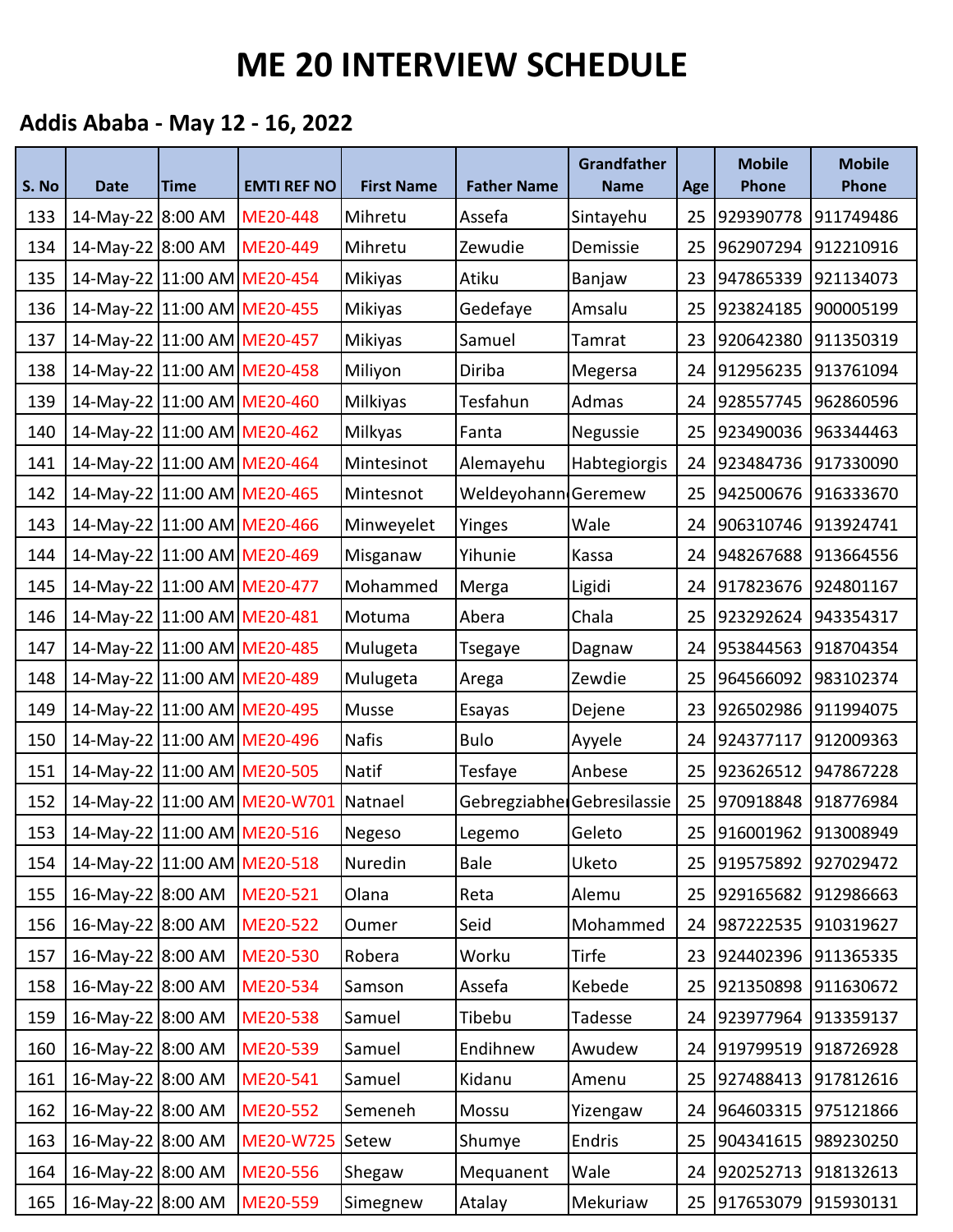| S. No | <b>Date</b>                 | <b>Time</b> | <b>EMTI REF NO</b>               | <b>First Name</b> | <b>Father Name</b> | <b>Grandfather</b><br><b>Name</b> | Age | <b>Mobile</b><br><b>Phone</b> | <b>Mobile</b><br><b>Phone</b> |
|-------|-----------------------------|-------------|----------------------------------|-------------------|--------------------|-----------------------------------|-----|-------------------------------|-------------------------------|
| 166   | 16-May-22 8:00 AM           |             | ME20-W724                        | Simon             | Biazen             | Alemu                             | 25  | 964567856                     | 922270095                     |
| 167   | 16-May-22 8:00 AM           |             | ME20-W853                        | Solomon           | Wondie             | <b>Bayafers</b>                   | 24  | 935857410                     | 927610667                     |
| 168   | 16-May-22 8:00 AM           |             | ME20-577                         | Surafel           | Defere             | Abeyot                            | 24  | 923690263                     | 910062741                     |
| 169   | 16-May-22 8:00 AM           |             | ME20-578                         | Surafel           | Tamrat             | Aegu                              | 23  | 924433164                     | 911896438                     |
| 170   | 16-May-22 8:00 AM           |             | ME20-595                         | Tegestu           | Amha               | Leykun                            | 24  | 935706175                     | 931808057                     |
| 171   | 16-May-22 8:00 AM           |             | ME20-598                         | Temesgen          | Bisetegn           | Nega                              | 25  | 918321527                     | 936346431                     |
| 172   | 16-May-22 8:00 AM           |             | ME20-600                         | Temesgen          | Chalachew          | Yibeyin                           | 24  | 961861156                     | 930011820                     |
| 173   | 16-May-22 8:00 AM           |             | ME20-606                         | Temesgen          | Girma              | Korsa                             | 24  | 949299300                     | 922690796                     |
| 174   | 16-May-22 8:00 AM           |             | ME20-610                         | Tesfaye           | Assefa             | Robi                              | 25  | 939080885                     | 940040914                     |
| 175   | 16-May-22 8:00 AM           |             | ME20-616                         | Tibebeselasie     | Shiferaw           | <b>Tafes</b>                      | 25  | 934951201                     | 921674946                     |
| 176   | 16-May-22 8:00 AM           |             | ME20-621                         | <b>Tikikil</b>    | Tesfaye            | Bedada                            | 24  | 916607364                     | 911350956                     |
| 177   | 16-May-22 8:00 AM           |             | ME20-623                         | Tinsae            | Gebre              | Hailemariam                       | 24  | 939349375                     | 919554154                     |
| 178   | 16-May-22 8:00 AM           |             | ME20-627                         | <b>Tomas</b>      | Birhanu            | Mehari                            | 24  | 992584581                     | 911358634                     |
| 179   | 16-May-22 8:00 AM           |             | ME20-630                         | Tsegaye           | Kassie             | Legesse                           | 24  | 918884443                     | 928557745                     |
| 180   | 16-May-22 8:00 AM           |             | ME20-635                         | Wogu              | Mamuye             | Ketema                            | 25  | 940077835                     | 924031128                     |
| 181   | 16-May-22 8:00 AM           |             | ME20-637                         | Wondim            | Gedefaye           | Mekonnen                          | 24  | 936596429                     | 932084610                     |
| 182   | 16-May-22 8:00 AM           |             | ME20-639                         | Wondm             | <b>Bantie</b>      | Demsie                            | 25  | 941513267                     | 904924443                     |
| 183   | 16-May-22 8:00 AM           |             | ME20-640                         | Wondmagegn        | Magaze             | <b>Boltana</b>                    | 23  | 962044265                     | 924300741                     |
| 184   | 16-May-22 8:00 AM           |             | ME20-641                         | Wongele           | Markos             | Abebe                             | 24  | 968480899                     | 913113205                     |
| 185   | 16-May-22 11:00 AM ME20-646 |             |                                  | Yacob             | Simion             | Shagena                           | 24  | 946594073                     | 919723967                     |
| 186   | 16-May-22 11:00 AM ME20-651 |             |                                  | Yared             | Zeleke             | Monjoro                           | 24  | 917182935                     | 942956988                     |
| 187   | 16-May-22 11:00 AM ME20-652 |             |                                  | Yayeh             | Admassie           | Mengist                           | 25  | 936601967                     | 921292618                     |
| 188   | 16-May-22 11:00 AM ME20-654 |             |                                  | Yeabsira          | Mulatu             | Gosiso                            | 23  | 923364877                     | 923364878                     |
| 189   | 16-May-22 11:00 AM ME20-655 |             |                                  | Yeamlak           | Endale             | Birhanu                           | 23  | 947964811                     | 911824111                     |
| 190   | 16-May-22 11:00 AM ME20-656 |             |                                  | Yemataw           | Negese             | Terefe                            | 24  | 921292460                     | 915854241                     |
| 191   | 16-May-22 11:00 AM ME20-662 |             |                                  | Yidnekachew       | Mamuye             | Teferi                            | 25  | 922570230                     | 911124521                     |
| 192   |                             |             | 16-May-22 11:00 AM ME20-W800     | Yohanis           | Olani              | Mokonin                           | 25  | 941628508                     |                               |
| 193   | 16-May-22 11:00 AM ME20-672 |             |                                  | Yohannes          | Dessie             | Mammo                             | 24  | 936511174                     | 918735307                     |
| 194   | 16-May-22 11:00 AM ME20-673 |             |                                  | Yohannes          | Worku              | Chekole                           | 24  | 953305697                     | 945763006                     |
| 195   |                             |             | 16-May-22   11:00 AM   ME20-W850 | Yohannes          | Ayalew             | Tegegne                           | 23  | 938482694                     | 911356684                     |
| 196   | 16-May-22 11:00 AM ME20-681 |             |                                  | Yonas             | Alemayehu          | Tadesse                           | 25  | 985022071                     | 918716218                     |
| 197   | 16-May-22 11:00 AM ME20-682 |             |                                  | Yonas             | Leta               | Gutema                            | 25  | 921302783                     | 919905755                     |
| 198   | 16-May-22 11:00 AM ME20-683 |             |                                  | Yonas             | Tolcha             | Desta                             | 24  | 901876664                     | 920175767                     |